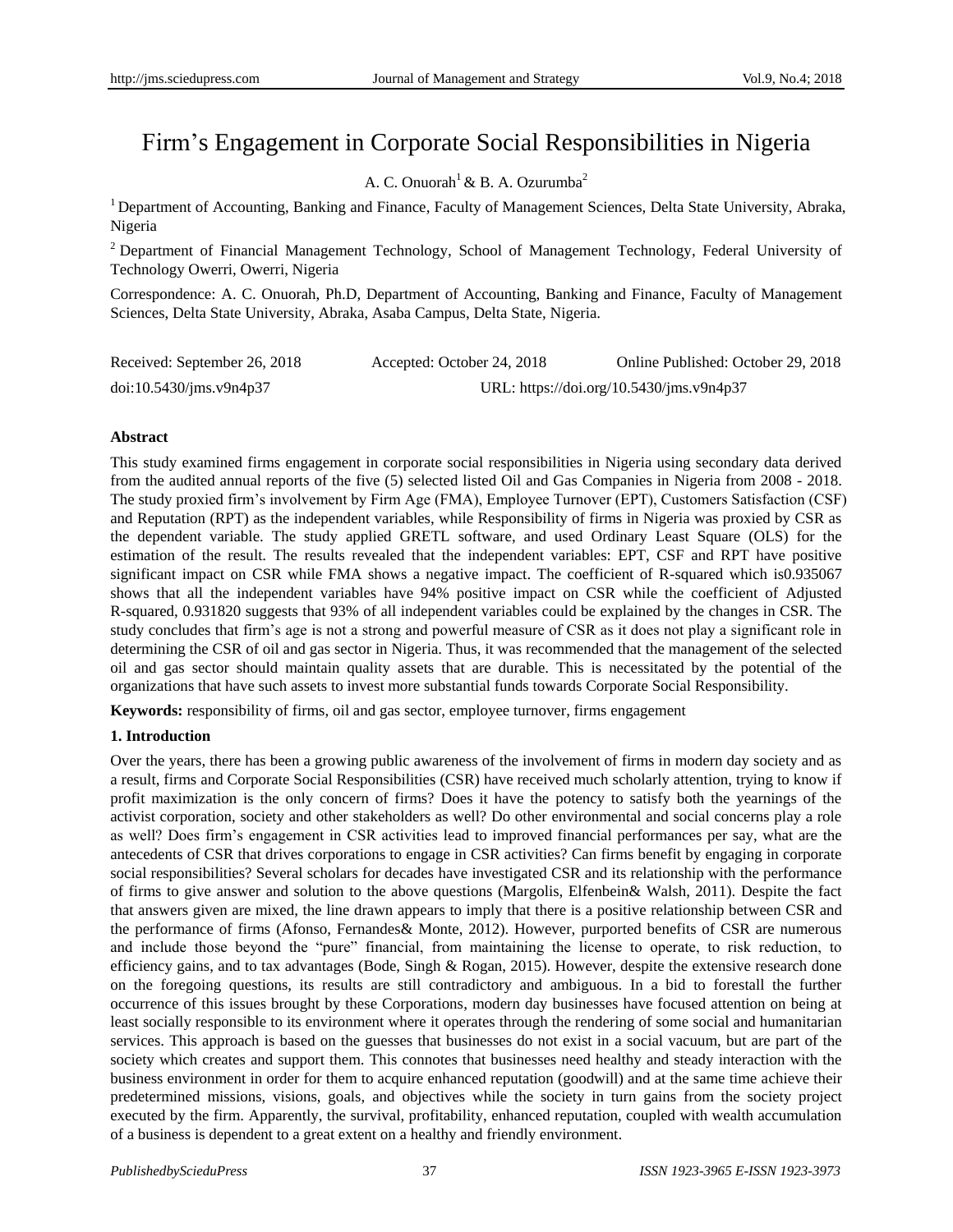Businesses continually face pressures from different stakeholders such as customers, community, investors, activist organization and other stakeholders. Employees' pressure to recognize certain employee's rights in the workplace, consumer pressures for the business to withhold price increase and to produce safe products, community and environmental pressures that the business operation does not threaten the safety of the local community has increase sporadically over the years (Marano&Kostova, 2016). It is therefore paramount for all and sundry to realize that the public outcry for perceived social responsibility will not disappear if firm fail to respond to the challenges these had posed to the society. This statement is further buttressed by WinstonChurchi when he says that "we make a living by what we get, but we make a life by what we give".

CSR is a natural task of every firm to sum for the impact of its activities on the social, economic and environmental aspects of its surrounding and to ensure that this impact results to consistent benefits and absence of harm to all groups of concerned stakeholders (Bruns, 2017). On the other hand, Basil (2014) maintains that the concept of CSR has been nationalized to denote that firms are required to fill the link in numerous social delivers where the government has often failed the citizens reason being that after all the corporations make their money from the patronage of citizens.

## **2. Review of Related Literature**

According to the Business for Social Responsibility, CSR can be defined as the achievement of success of a firm in a manner that respect communities, the natural surrounding or the environments, the people and honours ethical values. In this regard, CSR is seen as broad set of practices, programmes and policies that are incorporated into the supply chain of business, business operations and the decision making process in every part of the company and whenever the company does businesses that are supported and rewarded by top management. It also includes responsibility for current and past action and also future impacts.In addition, CSR is about how a business entity gives back to its stakeholders in a sustainable and acceptable manner.

The World Business Councilor sustainable development defines CSR as "the continuing steadfastness of firms to donate to maintained economic growth and development, working with workers (employees), employee's families, local communities and the society to improve the quality of life in ways that are both good for business and development". In a particular society, Banks cannot jettison the environment, community and major coalition members within which they interact. This is owing to the fact that the main thrust for their existence – the accumulation of wealth is only achievable through the existence of their society which constitutes their market. Aguinis (2011) added that the interest group includes but not limited to workers, consumers, and indigenous groups all with a legitimate right to demand socially responsible and right corporate behavior. The stakeholders comprise all members of the society which contribute to or are encumbered by the firm's activities. Thus, it is therefore concerned with treating all stakeholders of the company in an ethical and responsible manner.This implies handling all stakeholders in a manner considered satisfactory in developed nations. Stakeholders are largely grouped into external and internal stakeholders. External stakeholders comprise of customers, government, investors, potential investors, creditors amongst others while internal stakeholders include workers (employees) and management while the. It is striking to note that, the general thrust of CSR is to create better living for the people while maintaining and the profit motive of the firm.

It is in the interest of all stakeholders that all CSR activities enable the firm to stay focused on its mission through proper utilization of its resources in the attainment of its strategic objectives. Harjoto&Laksmana (2016) submitted that CSR should be strategic no doubt. The study adopts the definition suggested by Bruns (2017) owing to the fact that the definition is all-encompassing, hence, chosen as a guide to this study.

#### *2.1 Historical Background of CSR in Nigeria*

The historical background of CSR practices in Nigeria could be traced back to the CSR practices in the Oil and Gas Multinational. This CSR activity in this sector is majorly centered on alleviating the effects of exploration activities on the host environment. In addition, in Nigeria, the concept of CSR has been nationalized to denote that firms are required to fill the link in numerous social delivers. Where government have often failed the citizens the thinking being that after all the corporations make their money from the patronage of citizens in addition, the federal government of Nigeria decided to establish the federal environmental protection Agency (FEPA) as stipulated in Decree 58 of 1988 to protect the potential dangers that industrial activities may pose to the environment and the society at large (Basil, 2014). Consequently, the companies provide pipe-borne water, hospitals, schools, scholarships many but few to mention. However, most often these initiatives are ad-hoc and not always sustained.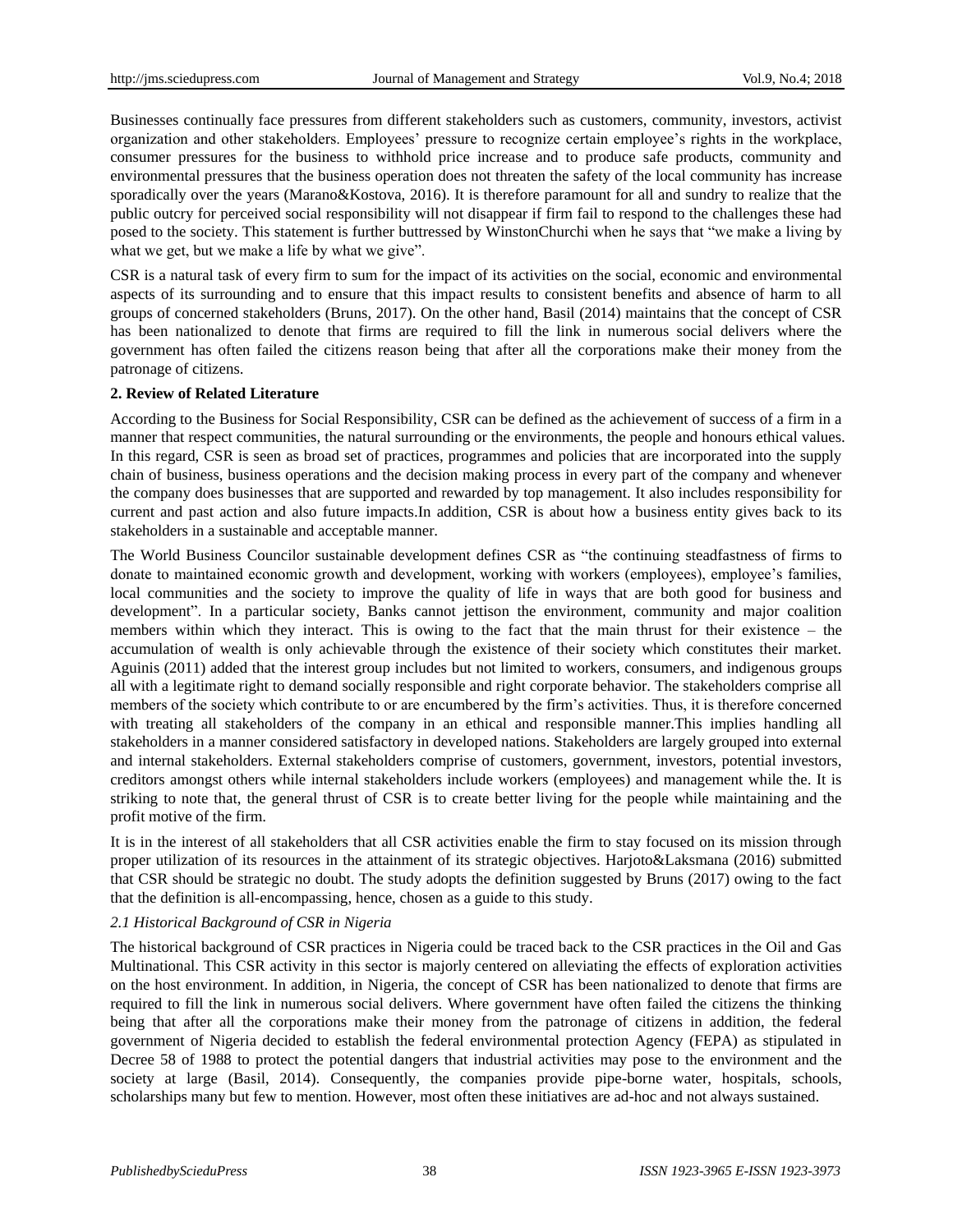# 2.1.1 Strategic Roles of CSR

Corporate social responsibility actions have been meant to comprise corporate social using environmentally friendly technologies achieving degree of ecological routine via the act of recycling and pollution abutment. In the same vein, in most cases efforts of companies to attract employees thereby adopting CSR strategy defeats the original intention of such social obligation, thus, disparity does sometimes exist between the goal of firms and the original intention of CSR when companies dedicate some portion of its assets to community economic development, employment of disabled persons and the mobilization of staff for community services as well as subsidizing costs of operations by offering affordable services to their host community, these are strategic roles of corporate social responsibilities.

2.1.2 Engagement of Business in the Community

It has been observed that apart from being profitable, obeying law and being ethical, a company may create positive impact in the community in which it operates by giving basically in two ways (Carrol, 2014):

- 1. Donating the time and talents of its managers and employees, and
- 2. Making financial contributions towards the development of the community

The first category is often seen in a wide variety of voluntary activities undertaken by the company staff for the improvement of the living standards in the community while the second has to do with financial budget devoted to the development of the community in a discretionary manner.

Robert Cushman, the President of Norton Company in Worcester, Massachusetts pointed out that "business does not operate in vacuum, but is a social institution interacting with other social institutions: what business does affect its community and in turn, the people's goodwill and trust are essential for business to fulfill its primary role, which is to provide goods and services". Therefore business must, not only for a healthier society but also for its own well-being, be willing to give the same serious consideration on human needs that it gives to its own needs for production and profits.

The following are some of the reasons why business should get involved in community development.

- 1. Business people are efficient problem solvers business has the capability.
- 2. Employees may gain satisfaction and improved morale from engagement in community services.
- 3. A positive image in the community facilitates hiring.
- 4. Often companies gain prestige and greater acceptance in a community when it gets actively involved.
- 5. Social responsibilities in business is alternative to government regulation.
- 6. Business helps itself by supporting those institutions that are essential to the continuation of business.

It can be concluded from the foregoing that it is good business in itself for business to get engaged in community development. The objectives of making profits by business and at the same time addressing social concerns are therefore not mutually exclusive. There is a general expectation that business has responsibility to build relationship with the community and at the same time be sensitive to its impacts on the community. Reasons why some businesses run into trouble waters with their communities is the lack of this sensitivity. If communities have positive perception about the business and in practical term feel they are beneficiaries of business development in their area, it would be foolhardy for such community to antagonize the business.

# 2.1.3 Community Projects

In an ideal situation where government takes responsibility of providing basic necessities of life for its citizens, the issue of what projects business can undertake for the benefits of the community becomes very simple. But in Nigeria where the government is finding it difficult to satisfy the many expectations of its citizens, businesses are faced with myriad of problems ranging from providing the enabling environment for their operations in the form of infrastructures, security, to fulfilling publicly perceived corporate social responsibility which include what government would normally provide for the people. Consequently, since the impact of the government of Nigeria is not adequately felt in the oil and gas rich communities, the people's attention turns to the oil and gas operators who are drilling oil in their land and water for the provision of the basic needs of life. In other words, the people regard the oil and gas companies as the government they see since they cannot see the one in Abuja, or the State Capital; the Local Government is still struggling with the issue of autonomy. Afterall, the government owns about 60% of the interests in the oil and gas industry, they reason. This is the dilemma of the oil and gas operating companies in Nigeria as far as corporate social responsibility is concerned (Isung, 2017).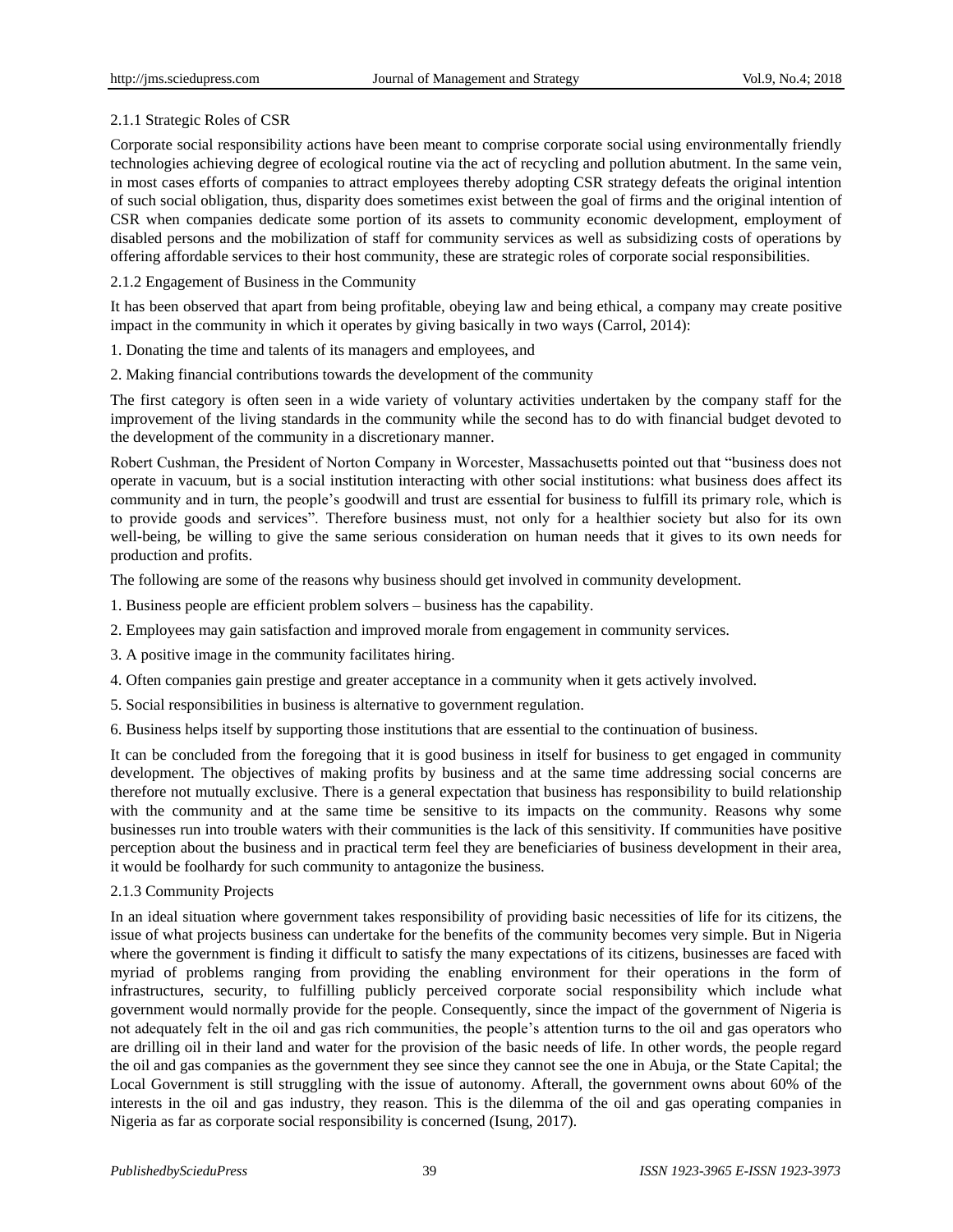## 2.1.4 Strategic Nature of Business Engagement in Community Development

As contained in Isung (2017), business engagement in community development should be planned and executed in a way that best fits the business objectives. Engagement in community development is a long term and sustainable goal because the business is not in a hurry to move out of the community: it has come to stay and must be seen to be interested in the affairs of the community. As strategic issue, community development engagement should be brought into sharper alignment with the business efforts, implying that business should get involved in activities that have direct bearing on its overall success.

Elkington (2010) recommend that corporate donations should be done intelligently in the following ways:

- 1. Align your gifts with your product and goals
- 2. Choose the right organizational structure for your needs
- 3. Pick a manager to handle donations
- 4. Treat grant seekers like customers
- 5. Set a long term budget for donations
- 6. Do not run your contributions programme as a public relations exercise
- 7. Take a chance on an unconventional cause

For Troy (2012) corporate donations should be tailored to meet the bottom line in the following ways:

1. Determine the level of exposure you want for your contributions programme

2. Examine the placement of the contributions programme within your company. Does it report to the logical area to fulfill corporate objectives?

3. Integrate the public affairs, community relations, corporate marketing, and communications goals of your company with your donations programme

4. Make donations work for your company. Determine the public relations value of each potential grant

5. Develop a strategic list of questions to ask each grantee. Make sure the grantee fulfills your requirements.

6. Use executives-on-loan, donated equipment, and marketing-gift programmes to enhance your employee relations and procurement programmes.

#### *2.2 Theoretical Review*

# 2.2.1 Agency Theory (1970)

The Agency Theory is pointed at the agency relationship, in which one party (the principal) assigns work to another party (the agent). In a business, the principals are considered to be the shareholders, which are the owners of the firm. The managers of companies are considered to be the agents, which are supposed to act in accordance with the principals' (shareholders') goals of wealth maximization. The agency theory is concerned with the fact that agents may behave and act in accordance with their own personal goals rather than with those of the principal. Jensen (1986) posits that owing the division of ownership from management, conflict of interest may arise "since the root opportunistic behaviour is considered to be located in the problems that this particular theory raises."

Firms should only use resources and engage in activities to increase profits while operating within the boundaries of law and regulation. While many studies have continued on this reasoning and investigated CSR as a threat that raises potential conflicts of interest, other agency studies viewed CSR as beneficial to financial and non-financial performance. Either way, agency theory seems to provide an explanation of why firms engage in CSR activities, while others do not.

#### 2.2.2 Slack Resource Theory (1999)

Slack Resource theory (SRT) is developed based on the observation that a firm is only able to carry out its activities as a result of the resources available at the disposal of the firm which is normally set aside to the predefined activities. The resources the company needs to adapt to any changes is said to be slack in nature which is often regarded as free resources or available resources used to achieve the firm-specific goals. It is however believed that some of the actions of the firm towards CSR are aimed at developing and increasing the Bank's competitive advantage through image, reputation, long-term cost savings and segmentation (Shehu& Farouk, 2013).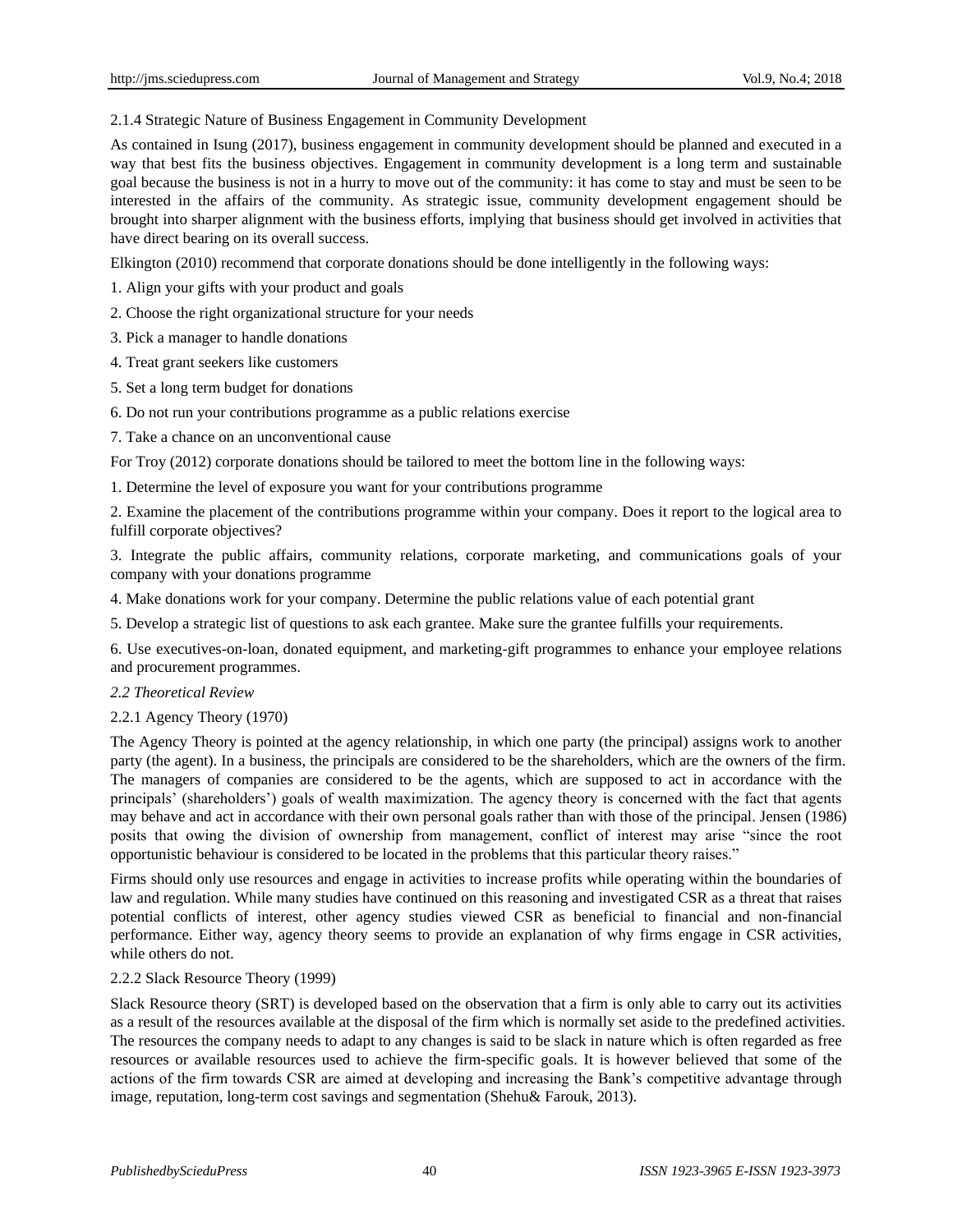The various theories relating to CSR investment and its determining factors reviewed above are very important in determining the reasons why various firm chooses to involve themselves in CSR. Legitimacy theory argues that besides different stakeholder groups, a firm also hold responsibilities to society as a whole, and sinceSectors want to hold their license-to-operate it must show to society that it is working within the boundary of their individual groups.

It is argued that legitimacy, urgency, and power are three attributes that determine stakeholder salience and thus determine which stakeholders are more important to the firm on a given point in time. Agency theory is concerned with the fact that agents may behave and act in accordance with their own personal goals rather than with those of the principal. According to agency theory, CSR is a potential concept that raises a conflict of interest between principals and agents. These perspectives should however not be seen as competing perspectives, but rather as different ways of explaining why corporations involves in CSR actions while others do not. The theoretical perspective that guided the current study is linked to the fact that firms that undertake CSR have public approval than those without it and are deemed to be socially and environmentally responsible to the environment in which the firm is situated.

#### *2.3 Empirical Review*

Ebiringa, Yadirichukwu, and Chigbu (2013) examined the relationship between firm size and profitability of CSR of some selected oil and gas sectors in Nigeria using secondary data obtained from the audited annual reports and accounts of the selected firms. The result showed a negative relationship between firm size and CSR. However, the result also revealed a positive relationship between profitability and CSR of the selected firms in Nigeria

Afonso, Fernandes, and Monte (2012) examined the relationship between social performance and economic performance of top Portuguese Companies, by using Spearman coefficient, to study the hypothesis of relation between the CSR Index and economic performance variables. The study used 19 Portuguese top firms, quoted in the Euronext Lisbon stock exchange, belonging to PSI 20 Index, considering a review period of five years, from 2005 to 2009. To measure the economic and financial performance, three accounting based measures were used: ROE, ROA and ROS. A clusters analysis was applied to group companies by their social performance and to compare and correlate their economic performance, defined clusters was named in accordance with the social performance of the companies that composed each one (Cluster 1-CSR Medium, Cluster 2- CSR 2High, Cluster 3- CSR Low). Results indicate that companies that had a better social performance are not the ones who had a better economic performance, and suggest that the middle path companies that had a CSR medium and better economic and financial performance in two of the three economic and financial measures of performance should provide a better relationship between CSR and performance as a means for economic growth and development. The positive and significant correlations found, in the group of medium CSR companies, between CSR Index and ROA suggests that social performance may have positive influence on sales, perhaps because consumers are more predisposed to buy goods and services from CSR companies. The total negative correlation between CSR Index and ROE, in the Low CSR companies, that had the better result in ROE and the worst in ROA, it may also indicate that a focus in results to shareholders, neglecting social performance, may have a negative impact in other dimensions, like sales.

Marano&Kostovo (2016) examined Corporate Social Responsibility, Financial Performance, and Market Performance of consumer goods companies listed on the Indonesian Stock Exchange during the period 2007-2010. The analysis is completed by interviewing consumers, investors, and stock analysts from financial institution in Surabaya, Indonesia. The results of the study show that corporate social responsibility leads to increase in financial performance, but have no significant effect to market performance.

In another research carried out by Carmen-Pilar, Rosa and Lisa (2011) which is aimed at analyzing the effect exerted by CSR on short-term and long-term corporate financial performance of European companies listed in the Stoxx Europe 600 index and Stoxx Europe Sustainability index from 2007 to 2010. Results revealed that the implementation of a CSR strategy, the level of economic development of the country and Bank size determine the ROE of the Bank. The CSP variable is positively and significantly related to the ROE of companies. Thus, companies with more socially responsible activities improve the shareholders' return by realizing higher CFP. Thus, firms in more developed countries obtain significantly better financial performance than other companies situated in less developed countries. In contrast, there was a negative and significant relation between firm's volume of total assets and ROE which could be due to larger firms having a more complex organizational structure that is more formal and centralized than those of smaller firms. The results for ROA showed that the estimators obtained using the different models also presented differences in terms of size and level of significance, as was the case for the ROE specification. The study found a positive and significant relationship between the ROA variable and CSP and the classification of the country in which the company's headquarters were situated, while the relationship between ROA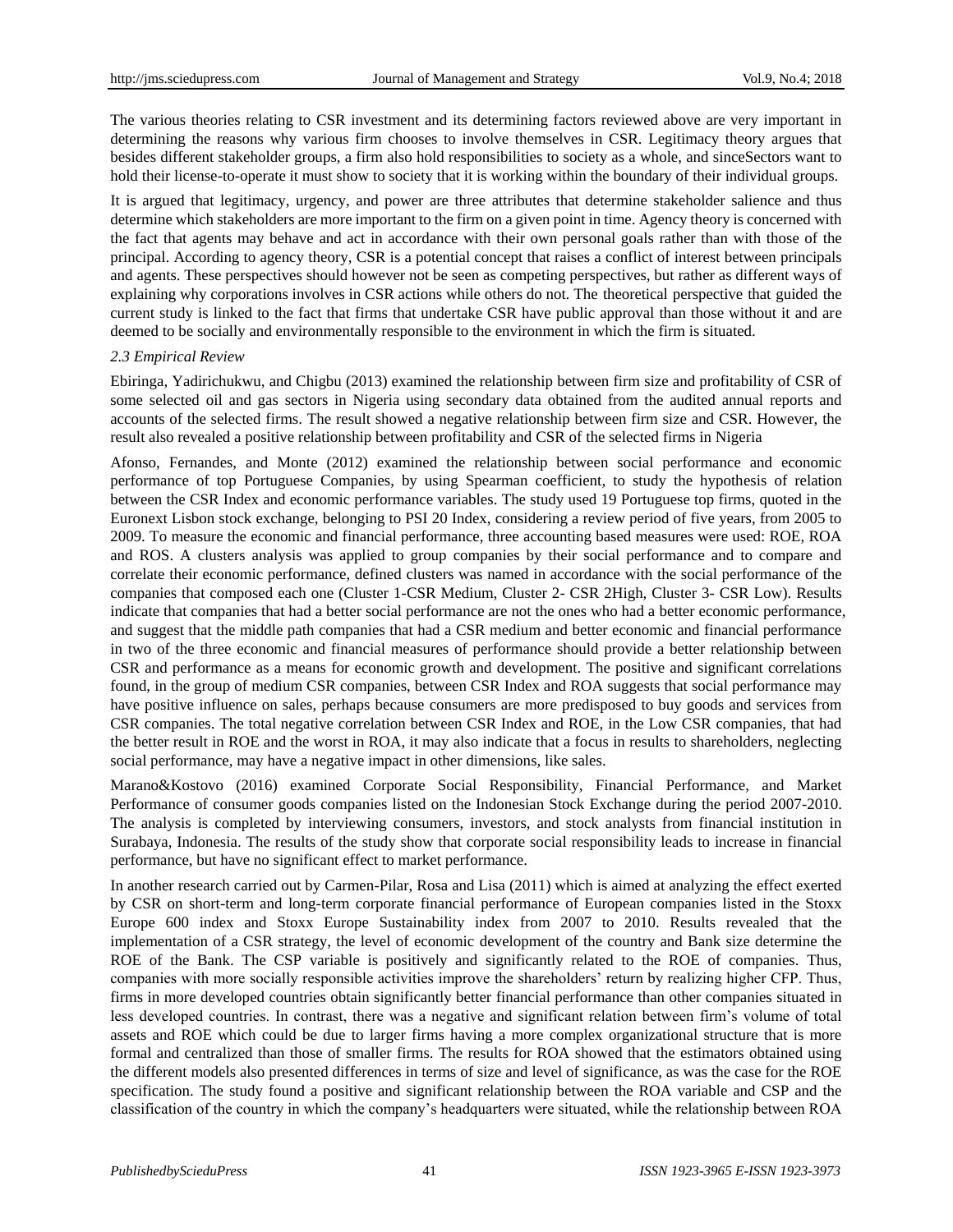and Firm size was negatively significant. The results showed a positive and significant relationship between CSR, CSP and the level of development of the country where their headquarters were located.

Bode, Singh & Rogan (2015) also analyze the determinants of environmental disclosures in Nigeria, using the oil and gas firms as case study. The study variables include firm Size, profit, leverage, and audit firm type and environmental disclosure. Secondary data were genered from annual reports and the data were subsequently analyzed using the Binary regression technique. The findings showed that there was a significant relationship between company size and CSR disclosure.

Ajide and Aderemi (2014) studied corporate social responsibility activity disclosure and its effect on corporate profitability. They made use of annual reports and accounts of 12 selected companies in Nigeria for the year 2012 only. The multiple regression analysis of ordinary least square (OLS) was adopted for the study. Their findings revealed that firm size and CSR disclosure score have a positive relationship with firm's profitability, while owner's equity has a negative association with firm's profitability. The implication is that when firms show greater dedication to impact and improve people's lives, these in return are capable of improving firm's profitability.

#### **3. Methodology**

The population of this study consists of twelve (12) oil and gas industry. However, the sample size consists of five (5) oil and gas industries. The selected sample size includes Forte Oil Plc, Mobil Oil Nigeria Plc, Seplat Petroleum Development Company, Total Nigeria Plc, Oando Plc. The choice of the selected firms is based on the availability of data. The non-probability sampling techniques was used, it includes a variety of techniques among which are convenient, purposive or judgmental, quota, panel and multi-stage sampling technique. The study employs data from secondary source only. The data, which are quantitative in nature, have been extracted from the audited annual reports of the five (5) selected listed Oil and Gas firms in Nigeria from 2008 - 2018. The statistical technique of data analysis adopted in this study is the Ordinary Least Square (OLS) method via Gretl. This study is in line with the works of Ajide and Aderemi (2014), Bode, Singh & Rogan (2015) and Marano&Kostovo (2016) in their study of firms CRS and performance.

## *3.1 Model Specification*

To coddle in empirical analysis of firm's engagement in corporate CSR in Nigeria, CSR was used as the endogenous variable while Firm Age (FMA), Employee Turnover (EPT), Customers Satisfaction (CSF) and Reputation (RPT) were used as the exogenosus variables.

Mathematically, we present the model as:

$$
CSR = F(FMA, EPT, CSF, RPT)
$$
 (1)

In explicit form, the model is specified as:

$$
CSR=b_0 + b_1FMA + b_2EPT + b_3CSF + b_4RPT + E_t
$$
\n(2)

In long transformation at time period, the model is given as:

$$
LnCSR = b_0 + b_1LnFMA_t + b_2LnEPT_t + b_3LnCSF_t + b_4LnRPT_t + E_t
$$
 (3)

Where:CSR is Corporate Social Responsibility, FMA is the Firm Age, EPT is the Employee Turnover, CSF is the Customers Satisfaction, RPT is the Reputation, t= stochastic variable or error term,  $b_0$  = constant term,  $b_1$ ,  $b_2$ ,  $b_3$  and  $b_4$  are parameters to be estimated.

#### *3.2 Apriori Expectation*

In expectation of what the result of the analysis, we suppose the variables to be either positive or negative yield in value and thus presented as  $b_1FMA$ ,  $b_2EPT$ ,  $b_3CSF$  and  $b_4RPT > 0$ . This implies that the independent variables under study will all have a positive relationship to firms.

#### *3.3 Decision Rule*

Accept the Null Hypotheses (Ho) if the Probability value (P-value) of the t-statistics is greater than the P-value tabulated at 5% (i.e. p-value calc> 0.05) level of significance otherwise reject H0 if the probability value is less than 0.05.

Note that the p-vale (probability value) is also known as the observed or exact level of the significance or exact probability of committing type 1 error. More technically, the p-value is the lowest significance level at which a null hypothesis can be rejected. Thus, the p-value is at 0.05%.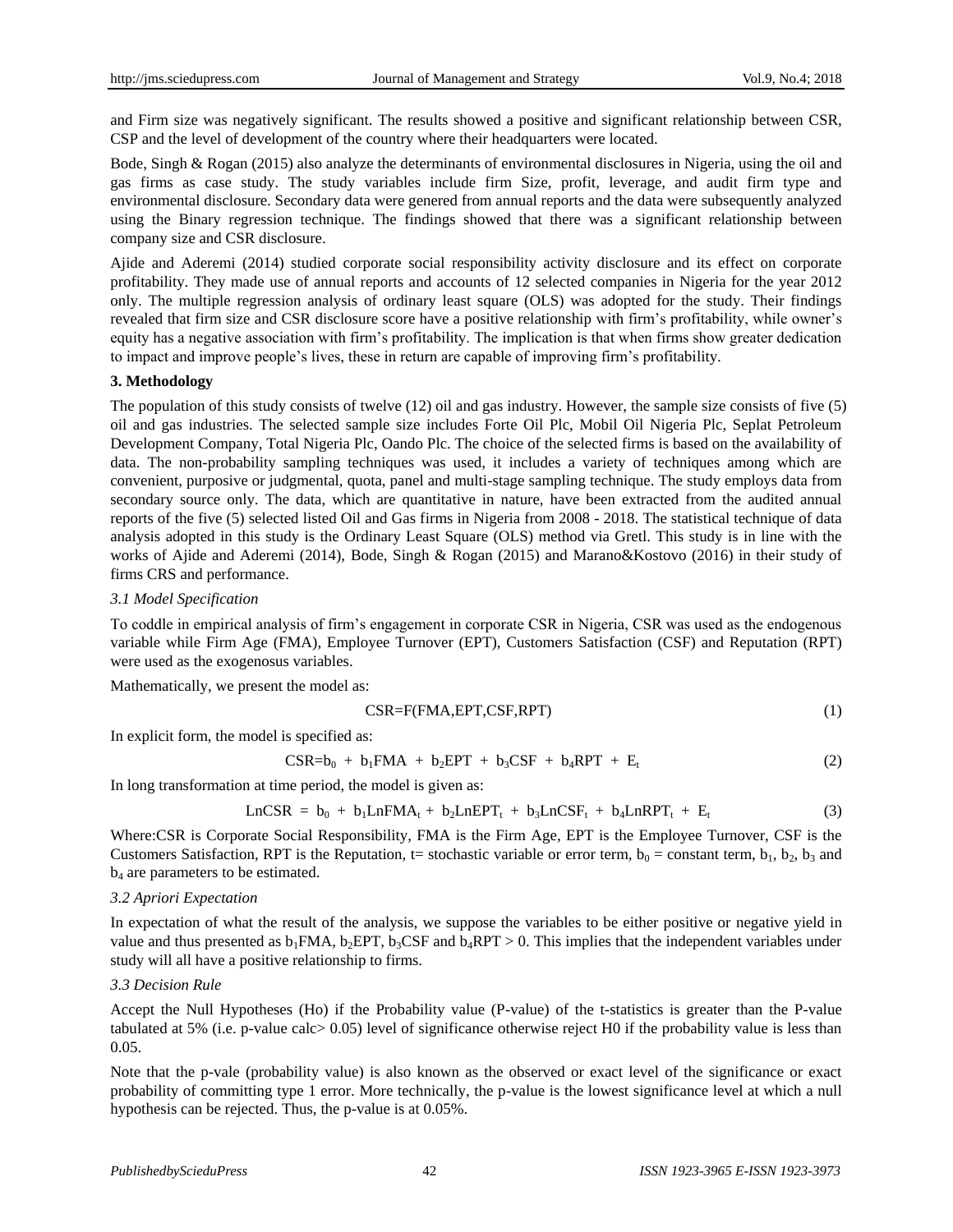# **4. Testing of Hypotheses and Results**

Pooled OLS, using 85 observations, included 10 cross-sectional units; Time-series length: minimum 2, maximum 5; Dependent variable: l\_CSR

|                    | Coefficient  | <i>Std. Error</i> | t-ratio            | <i>p</i> -value |          |
|--------------------|--------------|-------------------|--------------------|-----------------|----------|
| Const              | $-0.0548856$ | 0.117463          | $-0.4673$          | 0.64159         |          |
| 1 FMA              | 0.971664     | 0.0301466         | 32.2314            | < 0.00001       | ***      |
| 1 EPT              | 0.0107863    | 0.0246215         | 0.4381             | 0.66250         |          |
| 1 CSF              | 0.0186037    | 0.0186811         | 0.9959             | 0.32232         |          |
| <b>RPT</b>         | 0.0827411    | 0.163161          | 0.5071             | 0.61347         |          |
|                    |              |                   |                    |                 |          |
| Mean dependent var | 3.411908     |                   | S.D. dependent var |                 | 0.903246 |
| Sum squared resid  | 4.449990     |                   | S.E. of regression |                 | 0.235849 |
| R-squared          | 0.935067     |                   | Adjusted R-squared |                 | 0.931820 |
| F(4, 80)           | 288.0081     |                   | $P-value(F)$       |                 | 1.21e-46 |
| Log-likelihood     | 4.754576     |                   | Akaike criterion   |                 | 0.490848 |
| Schwarz criterion  | 12.70410     |                   | Hannan-Quinn       |                 | 5.403362 |
| Rho                | 0.050761     |                   | Durbin-Watson      |                 | 1.789030 |

White's test for heteroskedasticity

- Null hypothesis: heteroskedasticity not present
- Test statistic:  $LM = 6.60895$

with p-value = P(Chi-square( $14$ ) > 6.60895) = 0.948738

White's test for heteroskedasticity

- Null hypothesis: heteroskedasticity not present
- Test statistic:  $LM = 6.60895$

with p-value =  $P(Chi-square(14) > 6.60895) = 0.948738$ 

Variance Inflation Factors

Minimum possible value  $= 1.0$ 

Values > 10.0 may indicate a collinearity problem

| 1 FMA              | 1.138 |
|--------------------|-------|
| 1 EPT              | 1.168 |
| $1$ <sub>CSF</sub> | 1.240 |
| <b>RPT</b>         | 1.034 |

 $VIF(j) = 1/(1 - R(j)^{2})$ , where R(j) is the multiple correlation coefficient between variable j and the other independent variables.

Properties of matrix X'X:

- norm =  $1814.6597$
- Determinant = 2.0472505e+008
- Reciprocal condition number = 0.0010315218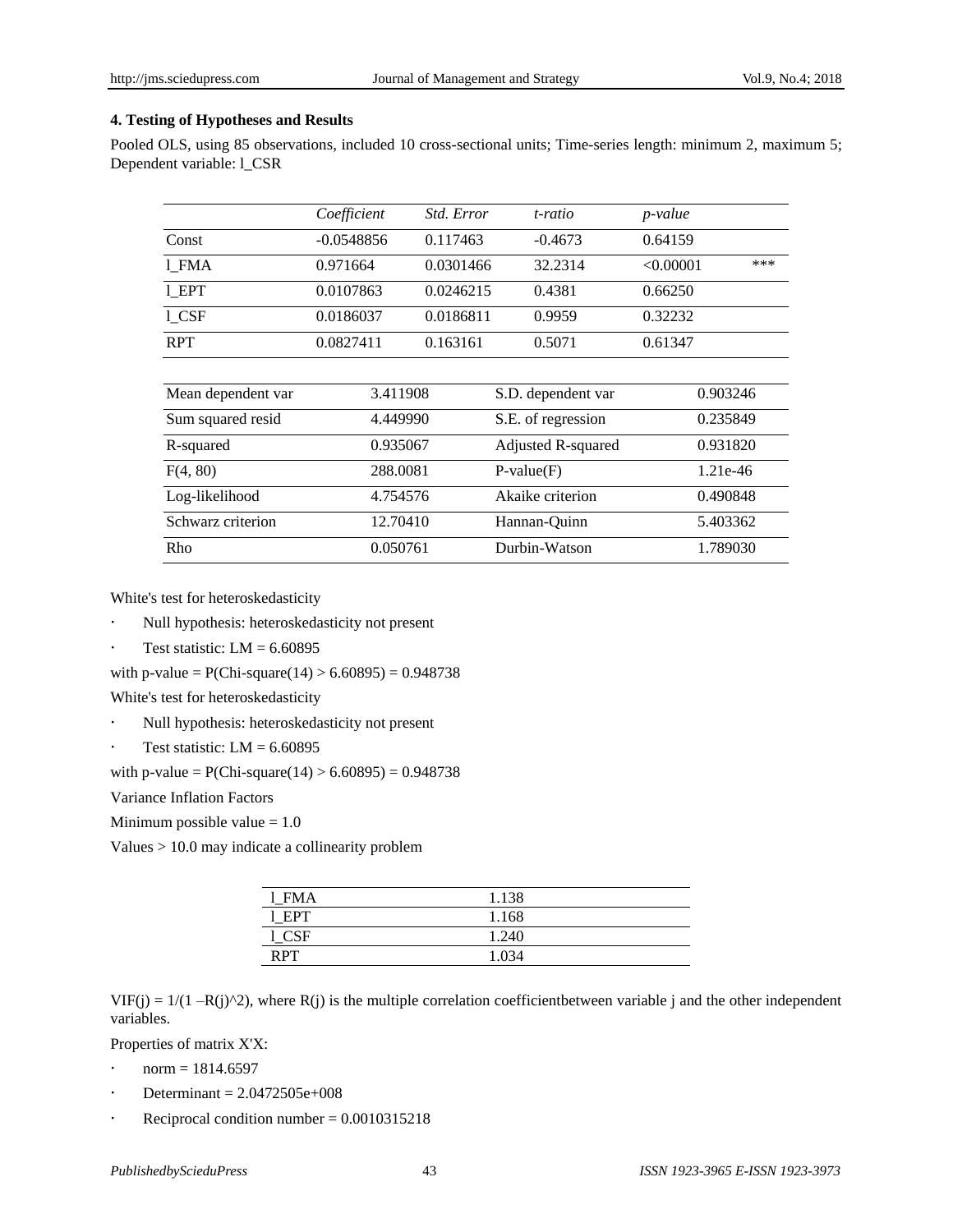Fixed effects estimatorallows for differing intercepts by cross-sectional unitslope standard errors in parentheses, p-values in brackets

| const:             | $-0.35848$ | (0.38457)  | [0.35442] |
|--------------------|------------|------------|-----------|
| 1 FMA:             | 1.0451     | (0.10628)  | [0.00000] |
| 1 EPT:             | 0.03535    | (0.030274) | 10.246851 |
| $\frac{1}{2}$ CSF: | 0.043526   | (0.025861) | [0.09675] |
| RPT:               | 0.20536    | (0.20007)  | [0.30818] |

10 group means were subtracted from the data, Residual variance: 3.45473/(85 - 14) = 0.0486582

Joint significance of differing group means:

 $F(9, 71) = 2.27268$  with p-value 0.0266721

(A low p-value counts against the null hypothesis that the pooled OLS modelis adequate, in favor of the fixed effects alternative.)

Means of pooled OLS residuals for cross-sectional units:

| 0.079616    |
|-------------|
| $-0.053044$ |
| $-0.020618$ |
| $-0.012638$ |
| 0.07452     |
| $-0.28529$  |
| 0.027681    |
| 0.058889    |
| 0.10365     |
| 0.064059    |
|             |

Breusch-Pagan test statistic:

LM = 2.2815 with p-value = prob(chi-square(1) > 2.2815) = 0.130925

(A low p-value counts against the null hypothesis that the pooled OLS modelis adequate, in favor of the random effects alternative.)

Variance estimators:

- $\cdot$  between = 0.0212613
- within  $= 0.0486582$

Panel is unbalanced: theta varies across units

Random effects estimatorallows for a unit-specific component to the error term(standard errors in parentheses, p-values in brackets)

| const      | $-0.12654$ | (0.18185)  | [0.48853] |  |
|------------|------------|------------|-----------|--|
| . FMA      | 0.98792    | (0.047144) | [0.00000] |  |
| EPT        | 0.022489   | (0.026021) | [0.39003] |  |
| LCSF       | 0.028215   | (0.021405) | [0.19121] |  |
| <b>RPT</b> | 0.11126    | (0.17482)  | [0.52632] |  |

Hausman test statistic:

 $H = 1.9038$  with p-value = prob(chi-square(4) > 1.9038) = 0.753447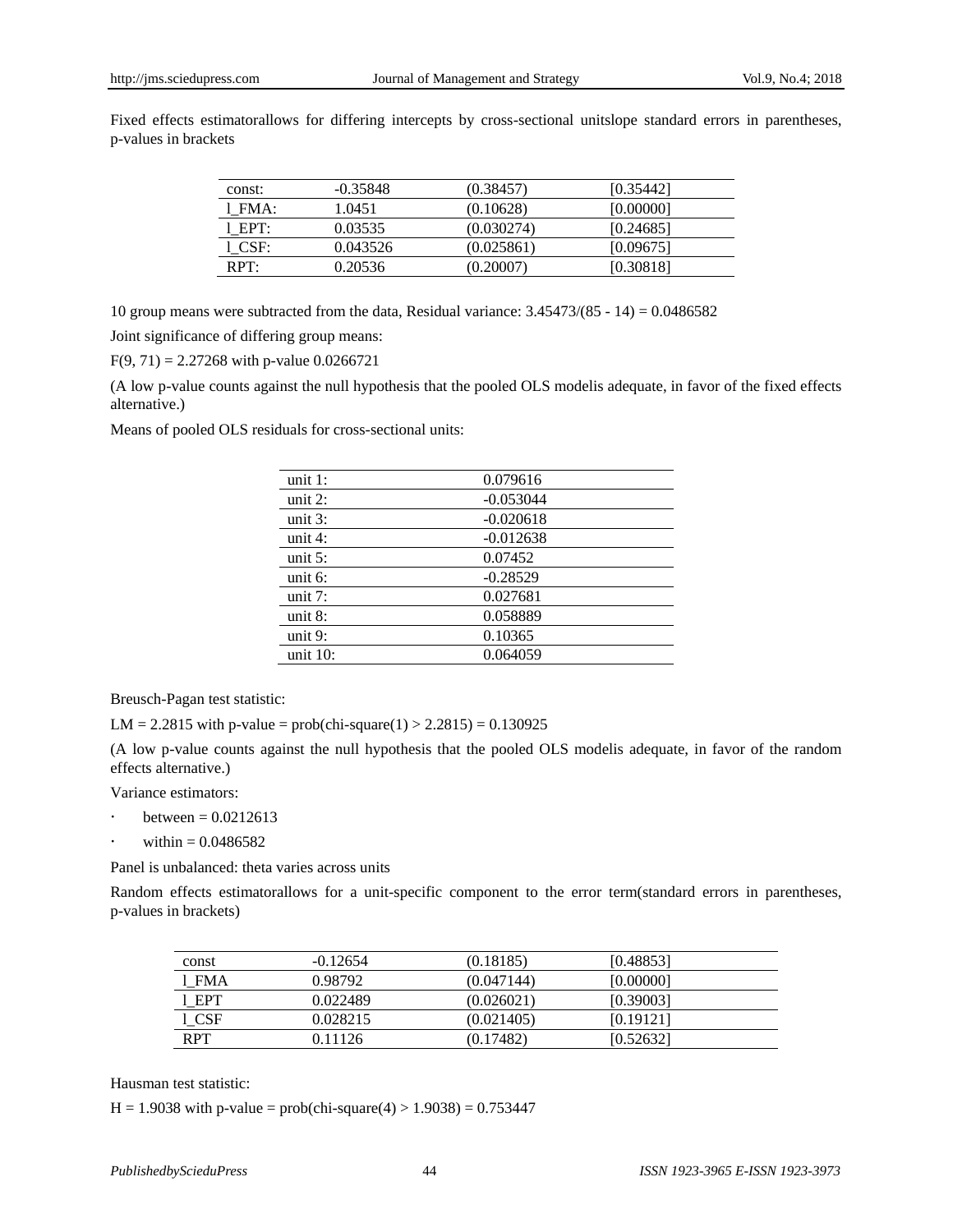(A low p-value counts against the null hypothesis that the random effectsmodel is consistent, in favor of the fixed effects model.)

Source: Result extracted from GRETL output (2018)

Random-effects (GLS), using 88 observations

Included 10 cross-sectional units

Time-series length: minimum 7, maximum 10

Dependent variable: l\_CSR

|                    | Coefficient    | <i>Std. Error</i> | t-ratio   | p-value   |     |
|--------------------|----------------|-------------------|-----------|-----------|-----|
| Const              | 0.00455328     | 0.00569539        | 0.7995    | 0.42630   |     |
| 1 FMA              | 1.00076        | 0.00142289        | 703.3294  | < 0.00001 | *** |
| 1 EPT              | $-1.18509e-05$ | 0.000296523       | $-0.0400$ | 0.96822   |     |
| $1$ <sub>CSF</sub> | 0.000661583    | 0.000511322       | 1.2939    | 0.19930   |     |
| <b>RPT</b>         | $-0.00557746$  | 0.00445315        | $-1.2525$ | 0.21391   |     |
|                    |                |                   |           |           |     |

| Mean dependent var | 3.621260    | S.D. dependent var | 0.955842  |
|--------------------|-------------|--------------------|-----------|
| Sum squared resid  | 0.006933    | S.E. of regression | 0.009085  |
| Log-likelihood     | 290.8793    | Akaike criterion   | -571.7585 |
| Schwarz criterion  | $-559.3718$ | Hannan-Ouinn       | -566.7682 |

'Within' variance  $= 1.40035e-005$ 

'Between' variance  $= 5.46668$ e-005

Breusch-Pagan test

- Null hypothesis: Variance of the unit-specific error  $= 0$
- Asymptotic test statistic: Chi-square $(1) = 141.656$

with p-value  $= 1.15639e-032$ 

Hausman test

- Null hypothesis: GLS estimates are consistent
- Asymptotic test statistic: Chi-square $(4) = 8.83159$

with p-value  $= 0.0654495$ 

# *4.1 Discussion of Results*

The analysis was tested using ordinary least square test and the result revealed a positive relationship between each independent variables. The result revealed that most of the independent variables have significant impact on CSR of the oil and gas sector in Nigeria because their p-values are all greater than 5% significant level except the p-value of FMA which is less than 5% significant level and it is not significantly related to oil and gas sector in Nigeria.

The coefficient of  $\mathbb{R}^2$  also shows direct relationship as the value of  $\mathbb{R}^2$  is 0.9351 (93.51%).

The adjusted  $\mathbb{R}^2$  0.9318 revealed that 93% of the independent variables could explain fitness of the model to the dependent variable while the remaining 7% could not be explained due to financial errors.

# **5. Conclusion and Recommendation**

The study sought to examine firm's engagement in corporate social responsibility in Nigeria. To comply with the objective of this research, the study is primarily based on quantitative research method, which obtained data from Oil and Gas Sectors. The study found a negative insignificant association between the firm's age and corporate social responsibility in the Oil and Gas sectors. Thus, it therefore concluded that firm's age is not a strong and powerful